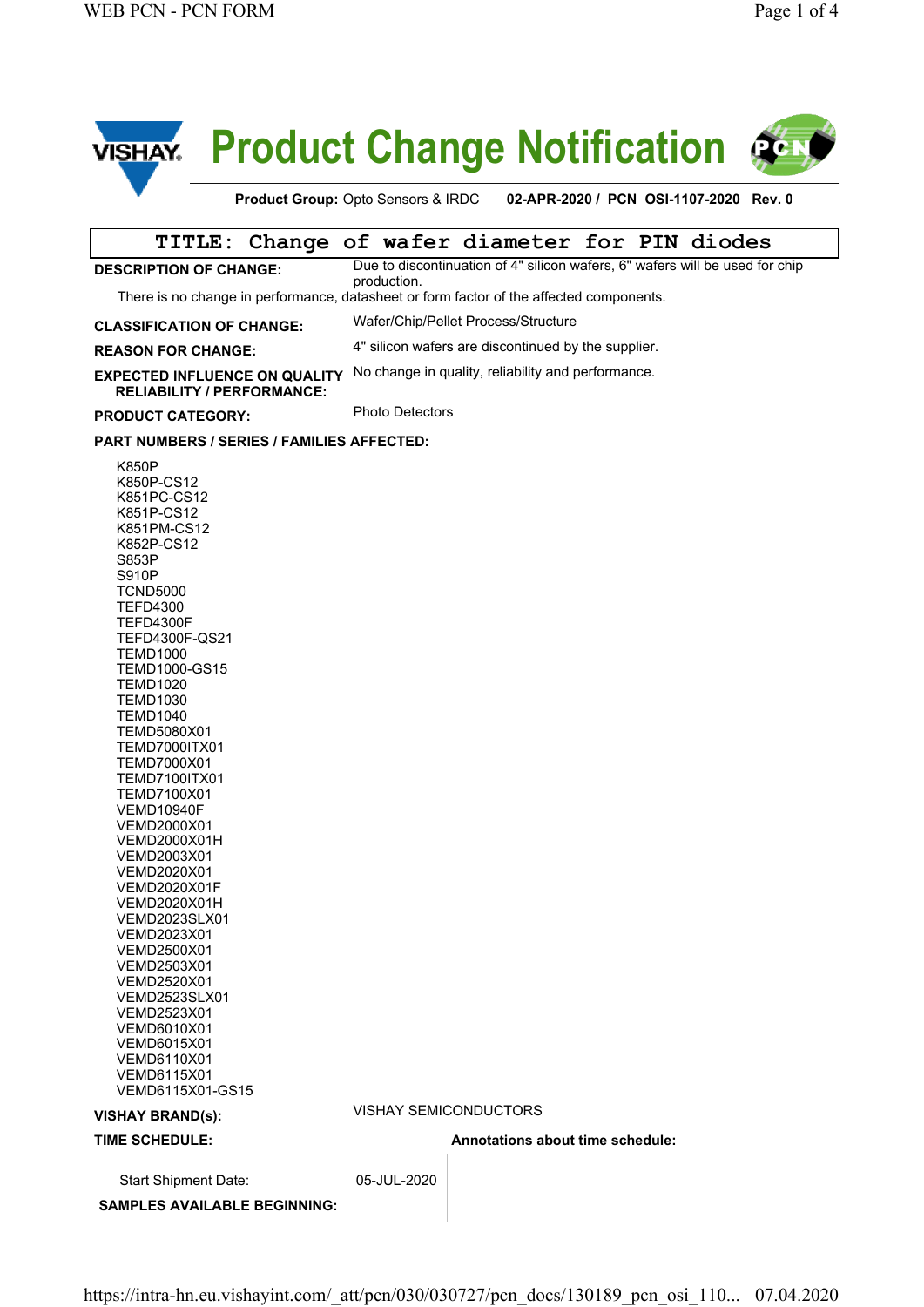We need samples for evaluation:  $\Box$  Yes  $\Box$  No If Yes return this form to contact information below.

### **PRODUCT IDENTIFICATION:** date code (202028 onwards)

**QUALIFICATION DATA:** available on request

**This PCN is considered approved, without further notification, unless we receive specific customer concerns before: 27-JUN-2020 or as specified by contract.**

#### **ISSUED BY:**

PM: Andreas Puetz, Product Marketing Opto

Phone: +49-7131-67-2662

Email: andreas.puetz@vishay.com

**For further Information, please contact your regional Vishay office.**

#### **CONTACT INFORMATION:**

**VISHAY Intertechnology Asia Pte. Ltd. Business Marketing Asia/Japan** 25 Tampines Street 92 Keppel Building # 02-00 Singapore 528877 Phone: +65-6788-6668 Fax: +65-6788-3383

**VISHAY Intertechnologies, Inc. Business Marketing The Americas - Opto** 2585 Junction Avenue San Jose, California 95134-1923 United States of America Phone: +1-408-567-8358 Fax: +1 408-240-5687

**VISHAY Semiconductor GmbH Business Marketing Europe Opto** Theresienstr. 2 D-74025 Heilbronn **Germany** Phone: +49-7131-67-2113 Fax: +49-7131-67-3144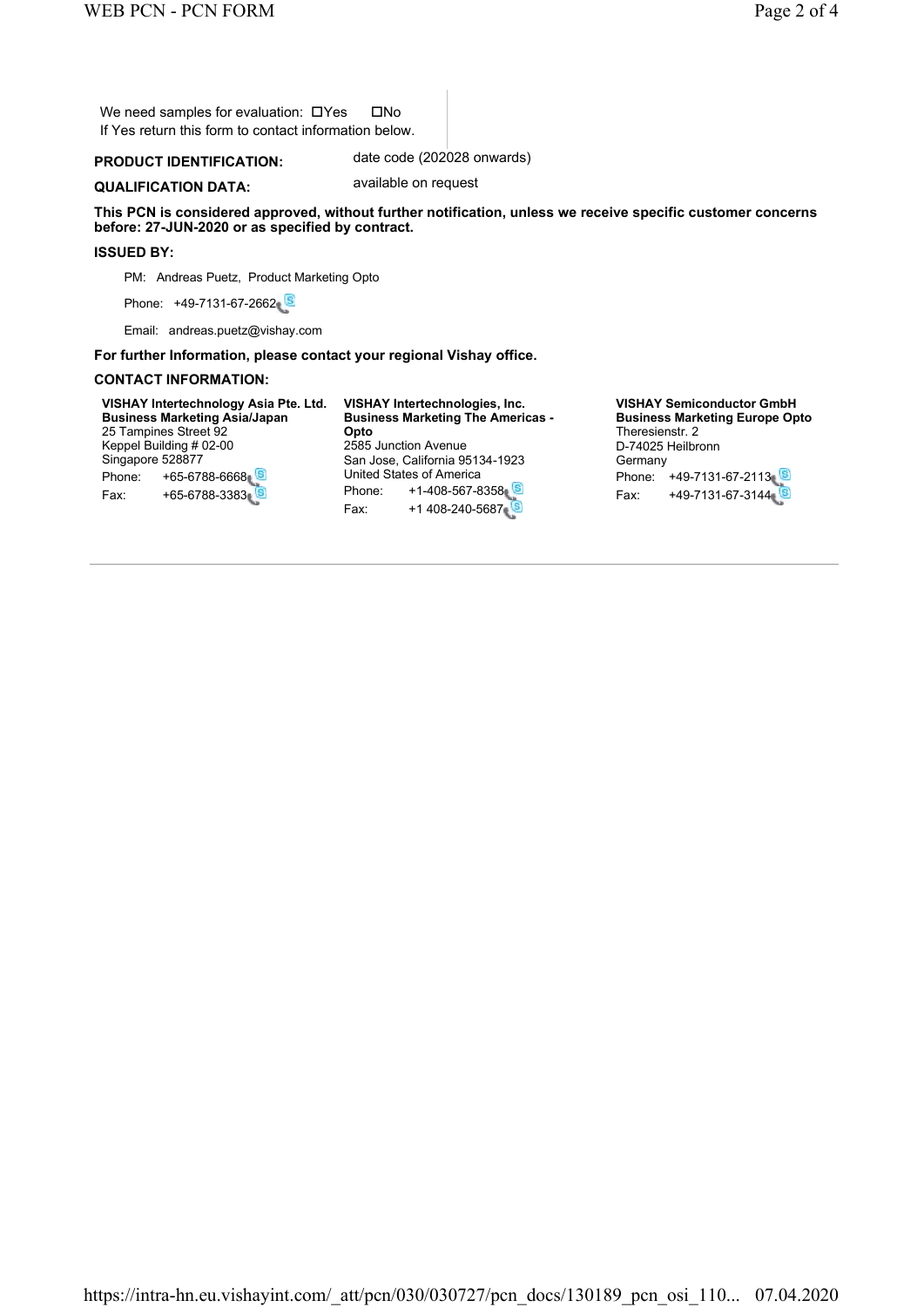

## **Attached Part Number List:**

 $\mathsf{r}$ 

| <b>Material List</b> |  |
|----------------------|--|
| PCN OSI-1107-2020    |  |
| <b>K850P</b>         |  |
| K850P-CS12           |  |
| K851PC-CS12          |  |
| K851P-CS12           |  |
| K851PM-CS12          |  |
| K852P-CS12           |  |
| <b>S853P</b>         |  |
| S910P                |  |
| <b>TCND5000</b>      |  |
| <b>TEFD4300</b>      |  |
| <b>TEFD4300F</b>     |  |
| TEFD4300F-QS21       |  |
| <b>TEMD1000</b>      |  |
| TEMD1000-GS15        |  |
| <b>TEMD1020</b>      |  |
| <b>TEMD1030</b>      |  |
| <b>TEMD1040</b>      |  |
| TEMD5080X01          |  |
| <b>TEMD7000ITX01</b> |  |
| TEMD7000X01          |  |
| TEMD7100ITX01        |  |
| TEMD7100X01          |  |
| <b>VEMD10940F</b>    |  |
| VEMD2000X01          |  |
| VEMD2000X01H         |  |
| VEMD2003X01          |  |
| VEMD2020X01          |  |
| VEMD2020X01F         |  |
| VEMD2020X01H         |  |
| VEMD2023SLX01        |  |
| VEMD2023X01          |  |
| VEMD2500X01          |  |
| VEMD2503X01          |  |
| VEMD2520X01          |  |
| VEMD2523SLX01        |  |
|                      |  |